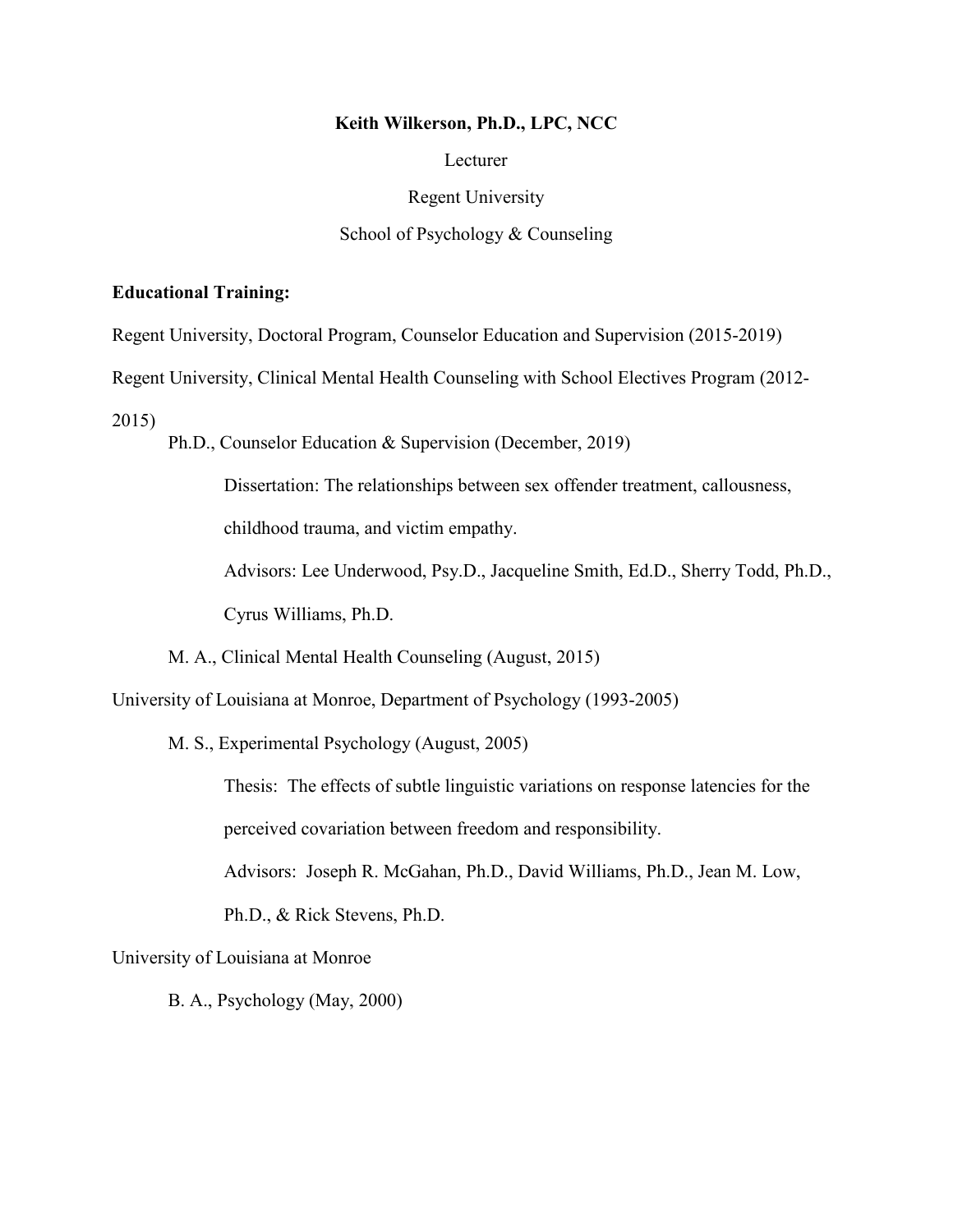# **Professional Experience:**

Forensic District Coordinator, Eastern Louisiana Mental Health System (2020)

Responsibilities:

- Provide community-based outpatient counseling and monitoring services to forensic clients.
- Provide jail-based competency restoration services to clients ordered by the court to receive such services.
- Coordinate mental health care for outpatient forensic clients.
- Provide written progress reports relative to clients for committing criminal court.

Therapist, Liberty Healthcare Systems, 2015-2020 (promoted to PRN supervisor, May, 2016).

Responsibilities:

- Provided group and individual counseling services to children and adolescents admitted to acute inpatient psychiatric facility.
- Conducted intake and assessment interviews with patients.
- Provided oversight and supervision of PRN therapists.

Clinic Manager, Northeast Delta Human Services Authority, Tallulah Behavioral Health Clinic, 2017-2020

Responsibilities:

• Managed a comprehensive mental health center.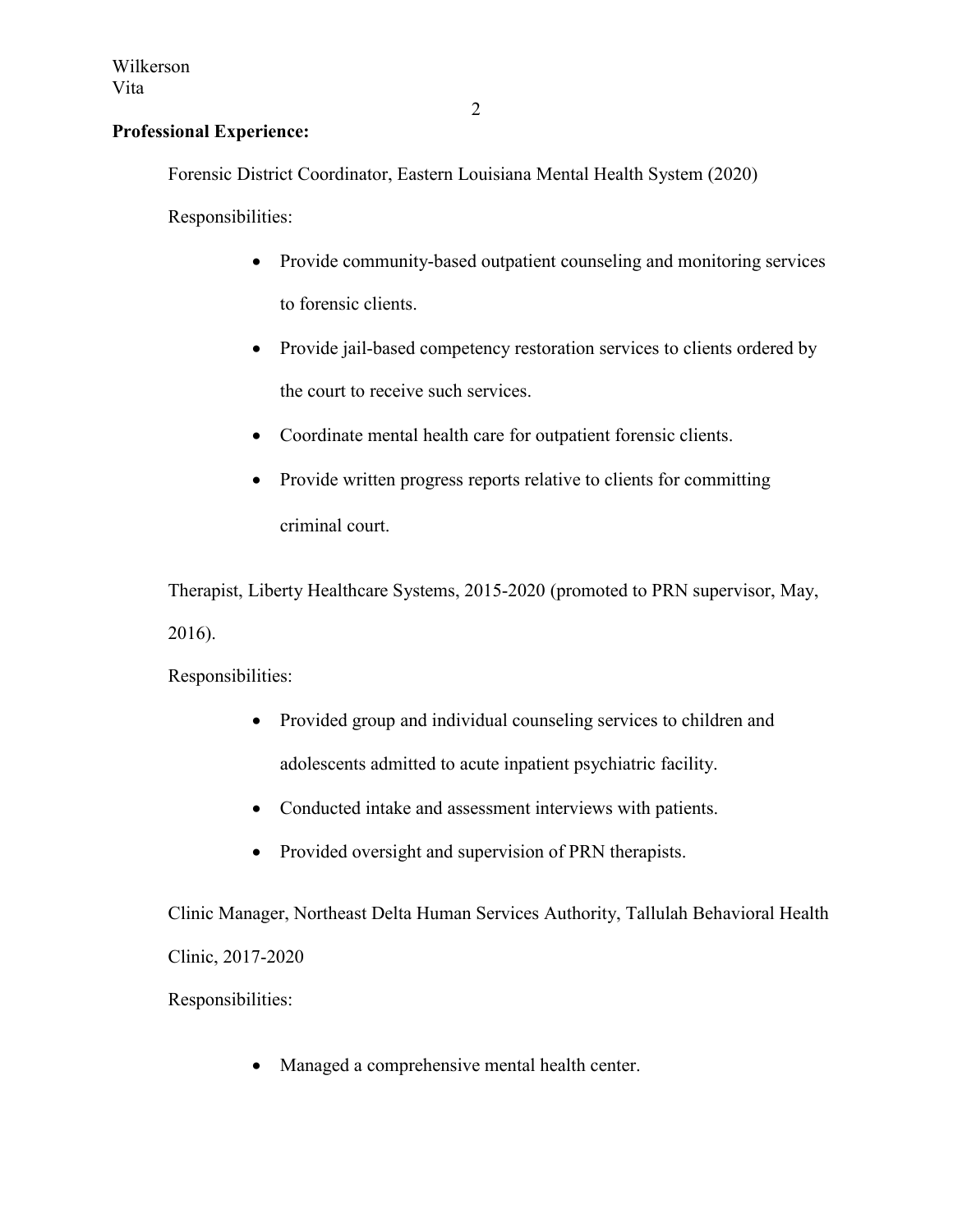- Planned, developed, and directed programs that meet the clinical needs of the residents of the service area.
- Served as staff advisor to a center advisory board. Supervised subordinate manpower responsible for directing the work of various disciplines, support staff, and administrative services.
- Determined organizational requirements of the personnel, materials, supplies, and equipment.
- Developed budget requests and monitored expenditures.

Mental Health Program Director-B, Eastern Louisiana Mental Health System, 2011-2017. Responsibilities:

- Provided community-based outpatient counseling and monitoring services to forensic clients.
- Provided jail-based competency restoration services to clients ordered by the court to receive such services.
- Coordinated mental health care for outpatient forensic clients.
- Provided written progress reports relative to clients for committing criminal court.

Associate to a Psychologist, Louisiana State University Health Sciences Center, 2005-

## 2011

Responsibilities:

- Provided individual and group counseling services to incarcerated youth.
- Conducted intake and assessment interviews with newly admitted youth.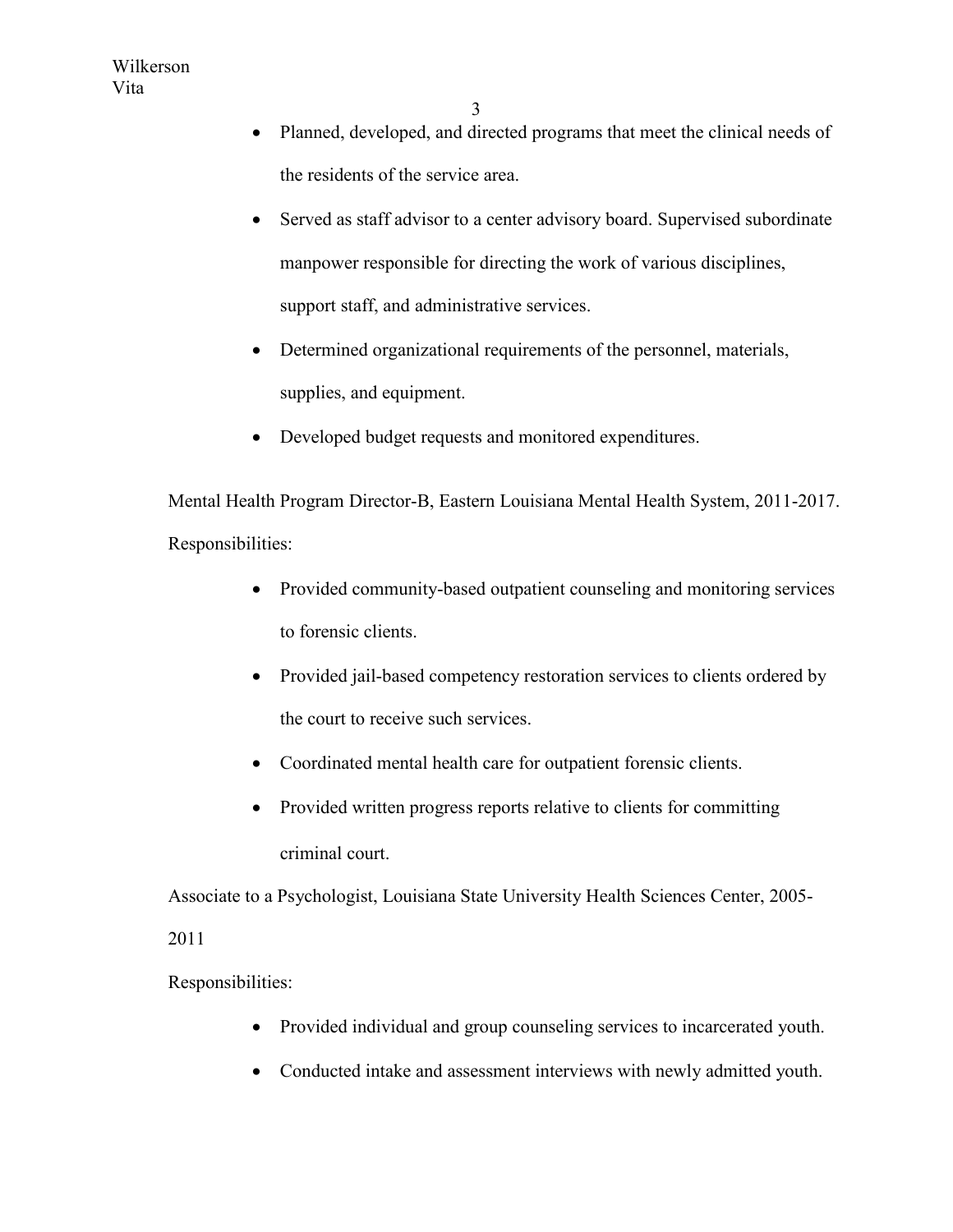• Prepared assessment reports for committing criminal court.

# **Professional Teaching Experience:**

Currently serving as Lecturer, Regent University, School of Psychology & Counseling

(May, 2020 – present)

Responsibilities:

- Assess student performance.
- Facilitate class meetings.
- Track student compliance with assignment requirements, deadlines, etc.
- Construct course content.
- Provide faculty supervision for field placement students.

Served as adjunct instructor, Regent University, School of Psychology & Counseling

(May, 2018 – August, 2019)

Responsibilities:

- Assess student performance.
- Facilitate class meetings.
- Track student compliance with assignment requirements, deadlines, etc.
- Construct course content.
- Provide faculty supervision for field placement students.

Served as teaching assistant for Sherry Todd, Ph.D.

Regent University, School of Psychology and Counseling (August, 2015-May, 2018) Responsibilities: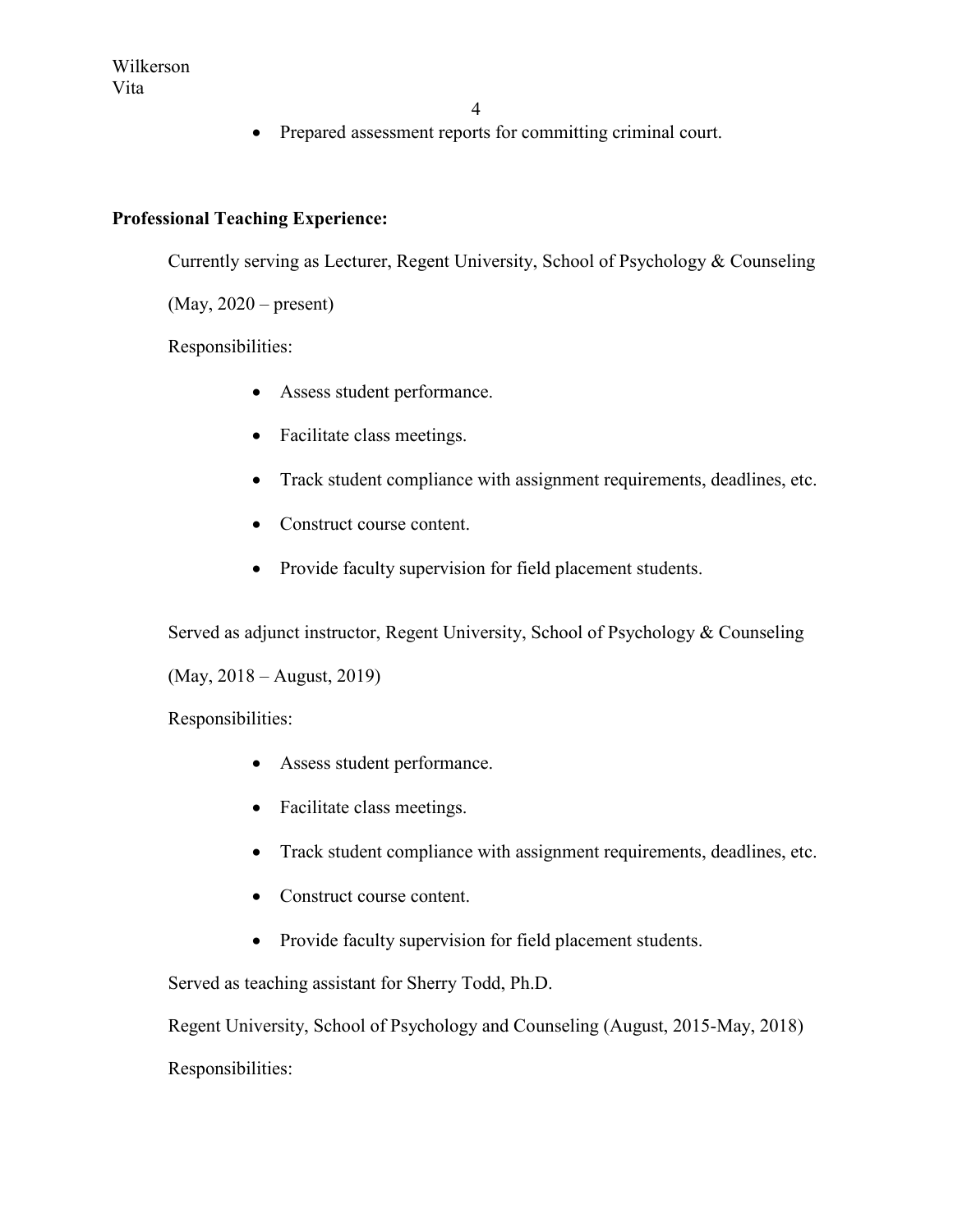- Assess student performance.
- Facilitate class meetings.
- Track student compliance with assignment requirements, deadlines, etc.
- Assist in constructing course.
- Assist in remediating skill deficits for internship student.

## **Professional Supervision Experience:**

Served as triadic supervisor for master's students.

Regent University, School of Psychology and Counseling (Spring, 2016)

Responsibilities:

- Conduct weekly supervision meetings with supervisees.
- Discuss case information with supervisees.
- Discuss issues related to supervisees' professional growth and development.
- Monitor supervisees' compliance with program requirements.

## **Publications:**

- Wilkerson, K., McGahan, J. R., Stevens, R., Williamson, D., & Low, J. (2009). Judgment and judgment latency for freedom and responsibility relatedness as a function of subtle linguistic variations. *The Journal of Psychology: Interdisciplinary and Applied, 143*(6), 641-656.
- Frangou, G., Wilkerson, K., McGahan, J. R. (2008). Perceived freedom-responsibility covariation among Cypriot adolescents. *The Journal of General Psychology, 135*(2), 183- 202.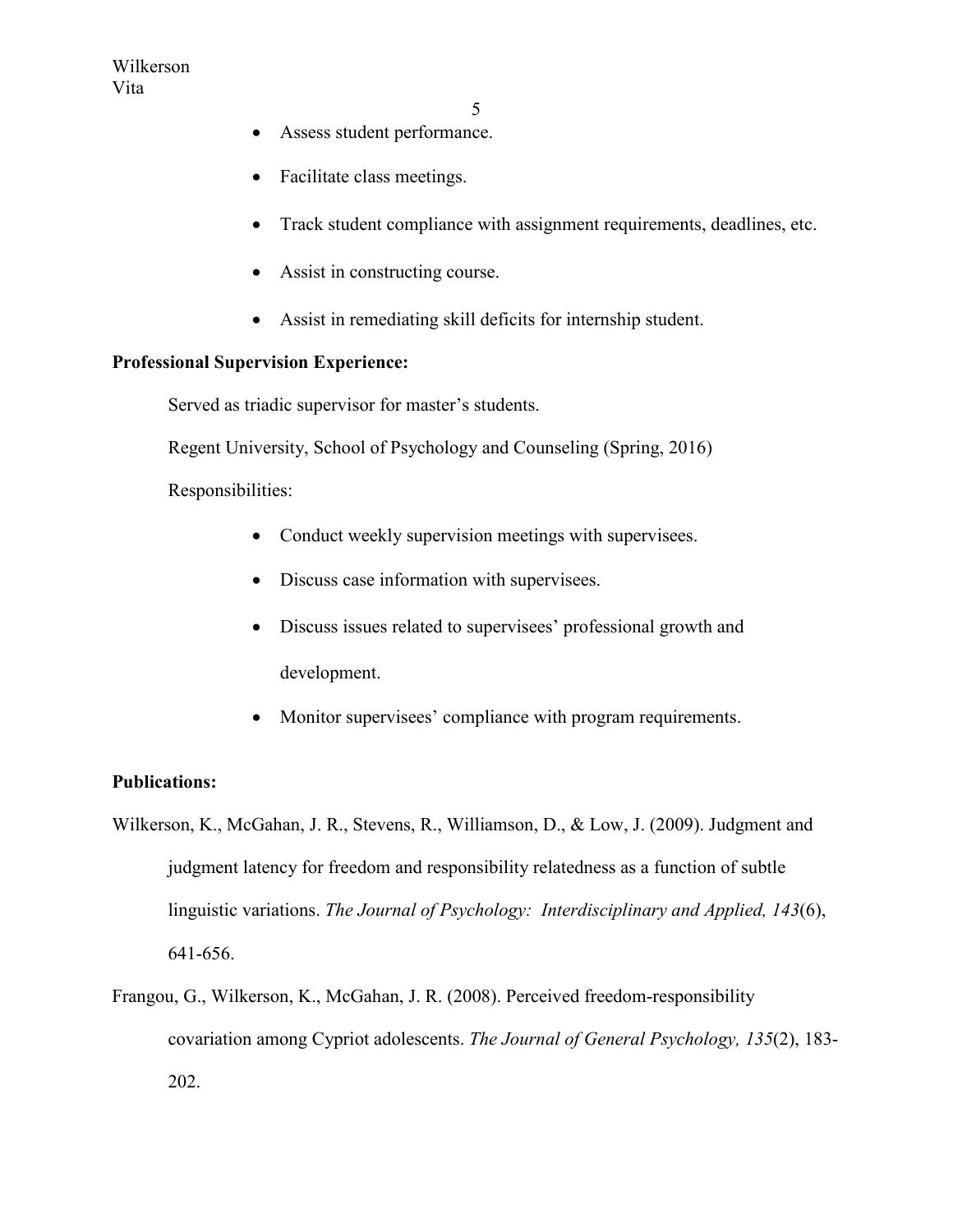Baker, G., Wilkerson, K., McGahan, J. R. McCown, B., & Williamson, D. (2002). Judgments about length, weight, and width covariation as a function of intelligence and depth of processing in elementary school children: A preliminary study. *Psychological Reports, 90,* 1109-1114.

#### **Presentations:**

- Wilkerson, K. (2020, October). *Forensic mental health: An understanding of the balance between client welfare, civil liberties, and public safety.* Paper presented at the meeting of the Louisiana Counseling Association 2020 Virtual Conference.
- Wilkerson, K. (2017, May). *Not guilty by reason of insanity: What is the meaning of such madness?* Paper presented at the meeting of the North Louisiana Counselor Education Spring Conference, West Monroe, LA.
- Ezell, S. C., Robinson, M. K., Hill, C. L., Wilkerson, K. A., & McGahan, J. R. (2006, April). *Do people really think freedom and responsibility are positively correlated?* Poster presented at the meeting of the Southwestern Psychological Association, Austin, TX.
- McGahan, J., & Wilkerson, K. A. (2005, March). *Effects of linguistic variations on response latencies to correlational problems.* Paper presented at the meeting of the Southwestern Psychological Association, Memphis, TN.
- Wilkerson, K. A. (2003, April). *Assessing emotional responses to ambiguity.* Paper presented at the meeting of the Southwestern Psychological Association, New Orleans, La.
- Baker, G., Wilkerson, K. A., McGahan, J. R., Williamson, D., & McCown, B. (2001, April). *Intelligence, depth of processing, and covariation reasoning.* Paper presented at the meeting of the Southwestern Psychological Association, Houston, TX.